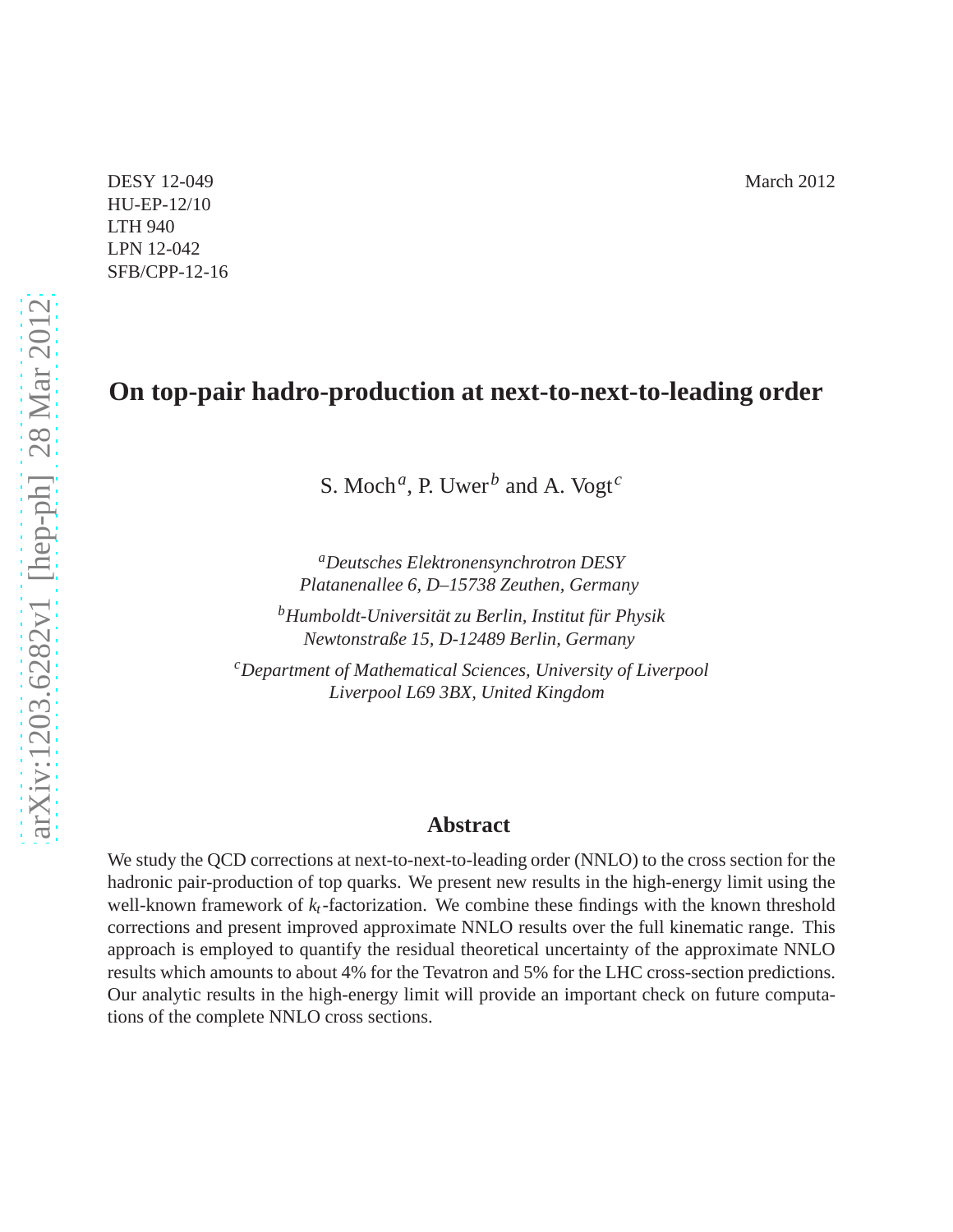The cross section for top-quark pair production has been measured very precisely at the hadron colliders Tevatron and LHC with an experimental accuracy challenging the precision provided by the perturbative QCD corrections at next-to-leading order (NLO), which have been known for a long time [\[1,](#page-11-0)[2\]](#page-11-1), see also [\[3,](#page-11-2)[4\]](#page-11-3). Much recent activity has been concerned with improvements of the theoretical status beyond NLO, see [\[5\]](#page-11-4) and refs. therein. The dominant terms at higher orders have been used to derive approximate QCD corrections to next-to-next-to-leading order (NNLO) for the inclusive cross section [\[6\]](#page-11-5). These consist of large threshold logarithms at next-to-next-to-leading logarithmic accuracy (NNLL) which can even be resummed to all orders in perturbation theory and could provide sufficiently precise phenomenological predictions. Yet, recent phenomenological studies based on threshold resummation to NNLL [\[7–](#page-11-6)[11\]](#page-11-7) have reported somewhat differing predictions and, moreover, have proposed different means of estimating the residual theoretical uncertainty which is predominantly due to uncalculated higher orders (beyond NNLO) and the effects of hard radiation not accounted for by threshold enhanced logarithms.

In this letter we consider the constraints on hadronic heavy-flavor production imposed by the high-energy factorization of the cross section [\[12,](#page-11-8) [13\]](#page-11-9). This provides important complementary information on the hard partonic scattering processes in the limit when the center-of-mass energy is much larger than the top-quark mass. It allows to extend previous approximations of the exact (yet unknown) NNLO results to the entire kinematical range and thus to obtain a more realistic uncertainty inherent in those approximate NNLO results.

The hadronic cross section for top-quark pair production is computed by the convolution of the partonic scaling functions  $f_{ij}$  with the parton luminosities  $L_{ij}$ ,

<span id="page-1-1"></span>
$$
\sigma_{h_1h_2 \to t\bar{t}X}(S,m) = \frac{\alpha_s^2}{m^2} \sum_{i,j} \int_{4m^2}^S ds \, \mathcal{L}_{ij}(s,S,\mu) \, f_{ij}(s,m,\mu,\alpha_s) \,, \tag{1}
$$

where *S* denotes the hadronic center-of-mass energy squared, and *m* the top-quark mass in the on-shell (pole-mass) scheme. The parton luminosities  $\mathcal{L}_{ij}$  are defined as

$$
\mathcal{L}_{ij}(s, S, \mu) = \frac{1}{S} \int_{s}^{S} \frac{d\hat{s}}{\hat{s}} f_{i/h_1} \left(\frac{\hat{s}}{S}, \mu\right) f_{j/h_2} \left(\frac{s}{\hat{s}}, \mu\right), \qquad (2)
$$

with the standard parton distribution functions (PDFs)  $f_{i/h_{1,2}}(x,\mu)$ . The QCD coupling constant  $\alpha_s$  is evaluated at the scale  $\mu$  in the  $\overline{MS}$  scheme with  $n_f$  light flavors, and the renormalization and factorization have been identified (i.e.,  $\mu = \mu_r = \mu_f$ ). Up to NNLO, the scaling functions can be expanded as

<span id="page-1-2"></span>
$$
f_{ij} = f_{ij}^{(0)} + 4\pi\alpha_s \left\{ f_{ij}^{(10)} + L_M f_{ij}^{(11)} \right\} + (4\pi\alpha_s)^2 \left\{ f_{ij}^{(20)} + L_M f_{ij}^{(21)} + L_M^2 f_{ij}^{(22)} \right\} + O(\alpha_s^3), \quad (3)
$$

where we abbreviate  $L_M = \ln(\mu^2/m^2)$ . The dependence on  $L_M$ , included by the functions  $f_{ij}^{(21)}$  and  $f_{ij}^{(22)}$  is known exactly from [\[7,](#page-11-6) [14,](#page-11-10) [15\]](#page-11-11).

For the high-energy factorization one considers Mellin moments  $\omega$  with respect to  $\rho = 4m^2/s$ ,

<span id="page-1-0"></span>
$$
f_{ij}(\mathbf{\omega},\mu) = \int\limits_0^1 d\rho \, \rho^{\omega-1} f_{ij}(\rho,\mu).
$$
 (4)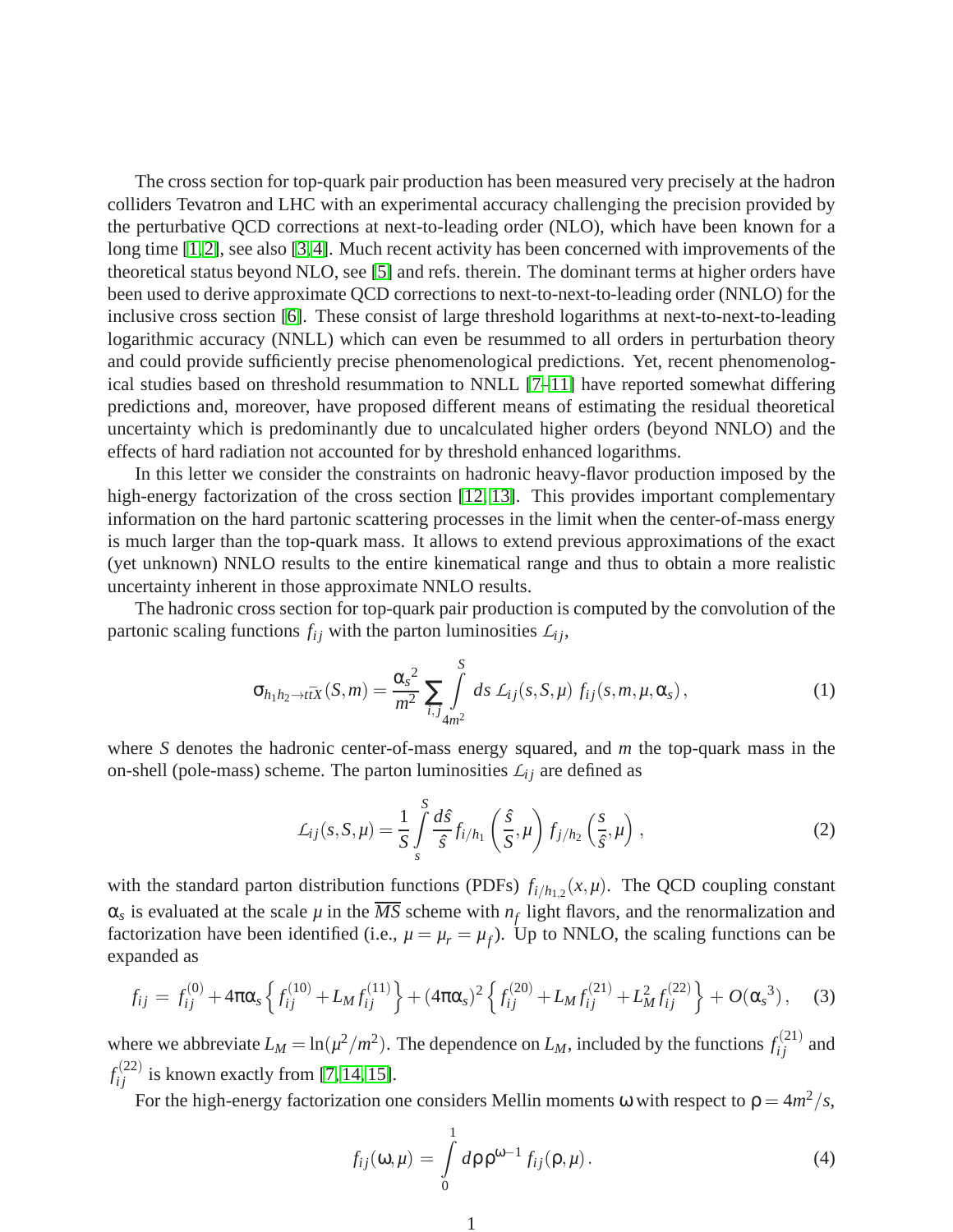The resummation of the high-energy logarithms in  $\rho$  for  $\rho \rightarrow 0$ , or, equivalently, of the singular terms in Mellin space as  $\omega \rightarrow 0$ , is based on the framework of PDFs un-integrated in the transverse momentum  $k_t$  and the concept of  $k_t$ -factorization. It is often also denoted to as small-x resummation referring to the context of deep-inelastic scattering (DIS). The procedure involves two steps, i.e., the computation of amplitudes with the initial particles of f-shell in  $k_t$ , and the subsequent convolution with a gluon PDF which has the corrections for small-ρ included. For hadronic heavy-quark production, this leads to an expression for the cross section in Mellin space as a product of the (small-*x* resummed) gluon PDF and the corresponding impact factor depending on ω through an anomalous dimension  $\gamma_{\omega}$ , which is determined by the well-known BFKL kernel.

For the purpose of this letter we are interested in the NNLO predictions of high-energy factorization in the framework of standard collinear factorization. This requires the computation of the leading terms in Mellin space as  $\omega \rightarrow 0$ . Using the heavy-quark impact factor of [\[13\]](#page-11-9), the analytic result for inclusive heavy flavor hadro-production at NLO [\[4\]](#page-11-3), the FORM routines of [\[16,](#page-11-12) [17\]](#page-11-13), and the PSLQ algorithm as implemented in MAPLE we arrive at the following expressions for the scaling functions at high energies for a general SU( $N_c$ ) gauge theory, where we define  $V_c = N_c^2 - 1$ .

At Born level we have up to order  $O(\omega^1)$ ,

<span id="page-2-0"></span>
$$
f_{q\bar{q}}^{(0)} = \pi \Big( \frac{1}{15} - \frac{1}{15} \frac{1}{N_c^2} \Big) + \omega \pi \Big( -\frac{77}{450} + \frac{77}{450} \frac{1}{N_c^2} + \Big\{ \frac{2}{15} - \frac{2}{15} \frac{1}{N_c^2} \Big\} \ln 2 \Big), \tag{5}
$$

$$
f_{gg}^{(0)} = \pi \Big( \frac{4}{15} \frac{N_c}{V_c} - \frac{7}{18} \frac{1}{N_c V_c} \Big) + \omega \pi \Big( -\frac{781}{900} \frac{N_c}{V_c} + \frac{43}{36} \frac{1}{N_c V_c} + \Big\{ \frac{8}{15} \frac{N_c}{V_c} - \frac{7}{9} \frac{1}{N_c V_c} \Big\} \ln 2 \Big) \,. \tag{6}
$$

Note that subleading terms in  $\omega$ , i.e..  $O(\omega^0)$  and higher are not predicted by BFKL evolution. These terms are however required for the asymptotic behavior in NNLO.

At NLO up to order  $O(\omega^0)$  with  $n_f$  denoting the number of light flavors the functions read,

<span id="page-2-1"></span>
$$
4\pi f_{q\bar{q}}^{(10)} = \frac{191}{5400} N_c - \frac{839}{8100} \frac{1}{N_c} + \frac{221}{3240} \frac{1}{N_c^3} - \left\{ \frac{2}{15} \frac{1}{N_c} - \frac{2}{15} \frac{1}{N_c^3} \right\} \zeta_2 + \left\{ \frac{1}{50} - \frac{1}{50} \frac{1}{N_c^2} \right\} n_f , \quad (7)
$$

$$
4\pi f_{q\bar{q}}^{(11)} = \frac{11}{90} N_c - \frac{11}{90} \frac{1}{N_c} - \left\{ \frac{1}{45} - \frac{1}{45} \frac{1}{N_c^2} \right\} n_f,
$$
\n(8)

$$
4\pi f_{gq}^{(10)} = \frac{1}{\omega} \left( \frac{77}{225} - \frac{41}{108} \frac{1}{N_c^2} \right) - \frac{194893}{108000} + \frac{131357}{64800} \frac{1}{N_c^2} + \left\{ \frac{154}{225} - \frac{41}{54} \frac{1}{N_c^2} \right\} \ln 2 ,
$$
 (9)

$$
4\pi f_{gq}^{(11)} = \frac{1}{\omega} \left( -\frac{2}{15} + \frac{7}{36} \frac{1}{N_c^2} \right) + \frac{941}{1800} - \frac{527}{720} \frac{1}{N_c^2} - \left\{ \frac{4}{15} - \frac{7}{18} \frac{1}{N_c^2} \right\} \ln 2, \tag{10}
$$

$$
4\pi f_{gg}^{(10)} = \frac{1}{\omega} \left( \frac{308}{225} \frac{N_c^2}{V_c} - \frac{41}{27} \frac{1}{V_c} \right) + \frac{364751}{15120} \frac{1}{V_c} - \frac{6971}{1680} \frac{1}{N_c^2 V_c} - \frac{736427}{108000} \frac{N_c^2}{V_c} + \frac{616 N_c^2}{225} \frac{1}{V_c} - \frac{82}{27} \frac{1}{V_c} \right) \ln 2 + \frac{8}{15} \frac{N_c^2}{V_c} \zeta_2 - \left\{ \frac{11}{20} \frac{N_c^2}{V_c} + \frac{489}{35} \frac{1}{V_c} - \frac{141}{35} \frac{1}{N_c^2 V_c} \right\} \zeta_3 + \frac{8}{9} \frac{N_c^2}{V_c} C_{F_4} + \frac{1}{720} \frac{N_c}{V_c} n_f,
$$
\n(11)

$$
4\pi f_{gg}^{(11)} = \frac{1}{\omega} \left( -\frac{8}{15} \frac{N_c^2}{V_c} + \frac{7}{9} \frac{1}{V_c} \right) + \frac{407}{150} \frac{N_c^2}{V_c} - \frac{103}{27} \frac{1}{V_c} - \left\{ \frac{16}{15} \frac{N_c^2}{V_c} - \frac{14}{9} \frac{1}{V_c} \right\} \ln 2. \tag{12}
$$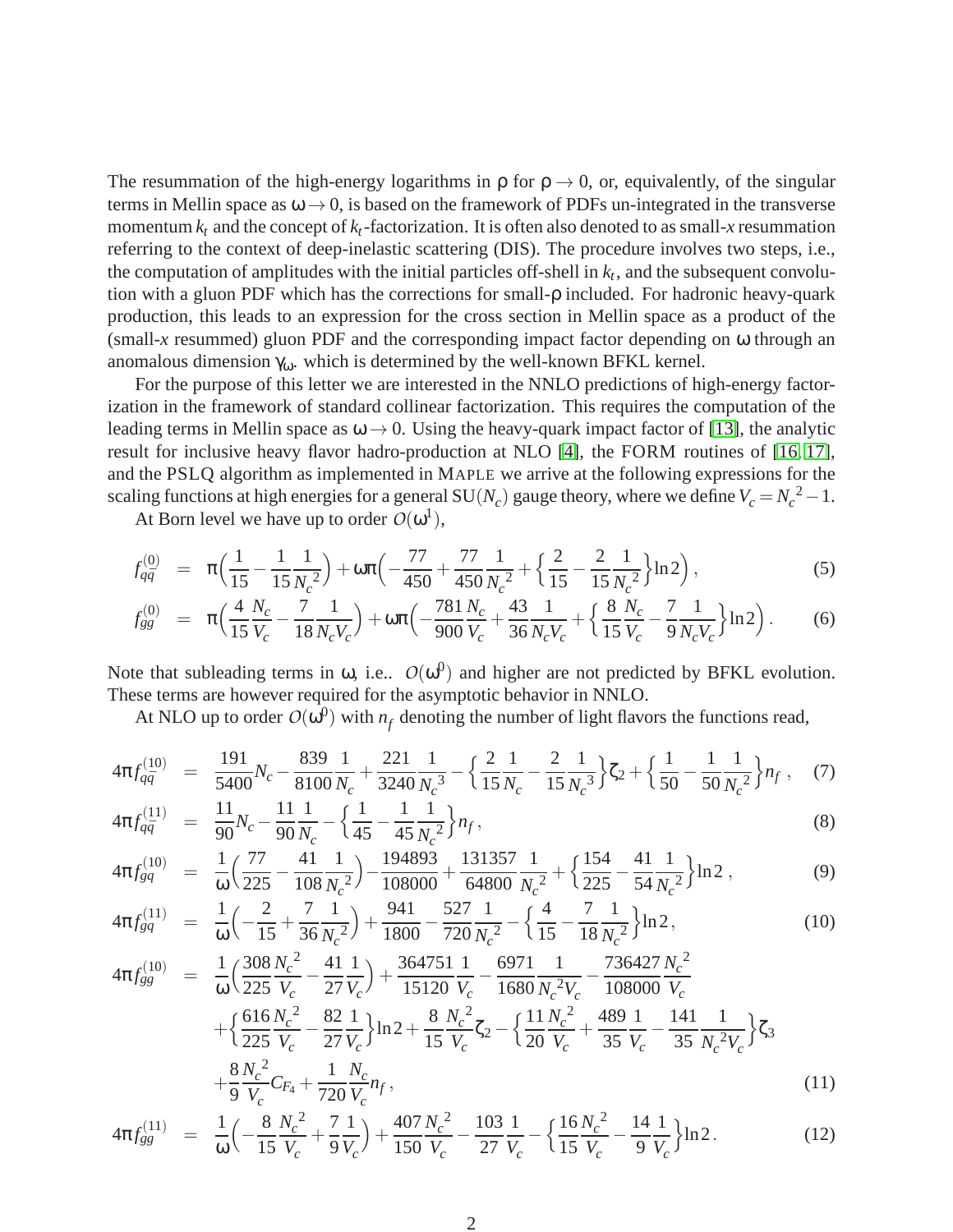Finally, at NNLO we have up to order  $O(\omega^{-1})$ ,

<span id="page-3-0"></span>
$$
(4\pi)^2 f_{q\bar{q}}^{(20)} = \frac{1}{\omega^2} \frac{1}{\pi} \Big( \frac{2462}{3375} N_c - \frac{88463}{81000} \frac{1}{N_c} + \frac{235}{648} \frac{1}{N_c^3} - \Big\{ \frac{1}{15} N_c + \frac{11}{360} \frac{1}{N_c} - \frac{7}{72} \frac{1}{N_c^3} \Big\} \zeta_2 \Big) + \frac{1}{\omega} C_{x,q\bar{q}}^{(20)},
$$
(13)  

$$
(4\pi)^2 f_{q\bar{q}}^{(21)} = \frac{1}{\omega^2} \frac{1}{\pi} \Big( -\frac{77}{225} N_c + \frac{1949}{2700} \frac{1}{N_c} - \frac{41}{108} \frac{1}{N_c^3} \Big) + \frac{1}{\omega} \frac{1}{\pi} \Big( \frac{222613}{108000} N_c - \frac{708437}{162000} \frac{1}{N_c} + \frac{149807}{64800} \frac{1}{N^3} - \Big\{ \frac{154}{275} N_c - \frac{1949}{1350} \frac{1}{N} + \frac{41}{54} \frac{1}{N^3} \Big\} \ln 2 - \Big\{ \frac{1}{27} N_c - \frac{2}{27} \frac{1}{N} \Big\}
$$
(13)

$$
\begin{aligned}\n &\quad \text{(4800 } N_c^3 \quad \text{(225)}^{\text{Vc}} \quad \text{(1350 } N_c \quad \text{(54)}^3 \text{)}^{\text{(m2)}} \quad \text{(27)}^{\text{Vc}} \quad \text{(27)}^{\text{Vc}} \\
&\quad + \frac{1}{27} \frac{1}{N_c^3} \right\} n_f \big),\n \end{aligned}\n \tag{14}
$$

$$
(4\pi)^2 f_{q\bar{q}}^{(22)} = \frac{1}{\omega^2} \frac{1}{\pi} \left( \frac{1}{15} N_c - \frac{59}{360} \frac{1}{N_c} + \frac{7}{72} \frac{1}{N_c^3} \right) - \frac{1}{\omega} \frac{1}{\pi} \left( \frac{1121}{3600} N_c - \frac{2701}{3600} \frac{1}{N_c} + \frac{79}{180} \frac{1}{N_c^3} - \left( \frac{2}{15} N_c - \frac{59}{180} \frac{1}{N_c} + \frac{7}{36} \frac{1}{N_c^3} \right) \ln 2 \right),
$$
\n(15)

$$
(4\pi)^2 f_{gq}^{(20)} = \frac{1}{\omega^2} \frac{1}{\pi} \left( \frac{2462}{1125} N_c - \frac{479}{324} \frac{1}{N_c} - \left\{ \frac{2}{15} N_c + \frac{7}{36} \frac{1}{N_c} \right\} \zeta_2 \right) + \frac{1}{\omega} C_{x, gq}^{(20)},\tag{16}
$$

$$
(4\pi)^2 f_{gq}^{(21)} = \frac{1}{\omega^2} \frac{1}{\pi} \left( -\frac{77}{75} N_c + \frac{41}{36} \frac{1}{N_c} \right) + \frac{1}{\omega} \frac{1}{\pi} \left( \frac{1496933}{216000} N_c - \frac{3625007}{226800} \frac{1}{N_c} + \frac{6971}{3360} \frac{1}{N_c^3} \right) - \left\{ \frac{154}{75} N_c - \frac{41}{18} \frac{1}{N_c} \right\} \ln 2 - \frac{4}{15} N_c \zeta_2 + \left\{ \frac{11}{40} N_c + \frac{489}{70} \frac{1}{N_c} - \frac{141}{70} \frac{1}{N_c^3} \right\} \zeta_3 - \frac{4}{9} N_c C_{F_4} - \left\{ \frac{293}{7200} - \frac{1}{54} \frac{1}{N_c^2} \right\} n_f \right),
$$
(17)

$$
(4\pi)^2 f_{gq}^{(22)} = \frac{1}{\omega^2} \frac{1}{\pi} \left( \frac{1}{5} N_c - \frac{7}{24} \frac{1}{N_c} \right) + \frac{1}{\omega} \frac{1}{\pi} \left( -\frac{1541}{1200} N_c + \frac{7871}{4320} \frac{1}{N_c} + \left( \frac{2}{5} N_c - \frac{7}{12} \frac{1}{N_c} \right) \ln 2 + \left( \frac{1}{45} - \frac{7}{216} \frac{1}{N_c^2} \right) n_f \right),
$$
\n(18)

$$
(4\pi)^2 f_{gg}^{(20)} = \frac{1}{\omega^2} \frac{1}{\pi} \Big( \frac{3089}{2250} \frac{N_c}{V_c} + \frac{19696}{3375} N_c - \Big\{ \frac{59}{90} \frac{N_c}{V_c} + \frac{4}{15} N_c \Big\} \zeta_2 \Big) + \frac{1}{\omega} C_{x,gg}^{(20)},
$$
(19)

$$
(4\pi)^{2} f_{gg}^{(21)} = \frac{1}{\omega^{2}} \frac{1}{\pi} \Big( -\frac{616}{225} \frac{N_{c}^{3}}{V_{c}} + \frac{82}{27} \frac{N_{c}}{V_{c}} \Big) + \frac{1}{\omega} \frac{1}{\pi} \Big( \frac{358409}{18000} \frac{N_{c}^{3}}{V_{c}} - \frac{1252103}{22680} \frac{N_{c}}{V_{c}} + \frac{6971}{840} \frac{1}{N_{c}V_{c}} - \frac{1232}{225} \frac{N_{c}^{3}}{V_{c}} - \frac{164}{27} \frac{N_{c}}{V_{c}} \Big) \ln 2 - \frac{16}{15} \frac{N_{c}^{3}}{V_{c}} \zeta_{2} + \Big\{ \frac{11}{10} \frac{N_{c}^{3}}{V_{c}} + \frac{978}{35} \frac{N_{c}}{V_{c}} - \frac{282}{35} \frac{1}{N_{c}V_{c}} \Big\} \zeta_{3} - \frac{16 N_{c}^{3}}{9} \frac{V_{c}}{V_{c}} C_{F_{4}} - \Big\{ \frac{293}{1800} \frac{N_{c}^{2}}{V_{c}} - \frac{26}{75} \frac{1}{V_{c}} + \frac{103}{324} \frac{1}{N_{c}^{2}V_{c}} \Big\} n_{f} \Big\},
$$
\n
$$
(4\pi)^{2} f_{c}^{(22)} = \frac{1}{1} \frac{1}{1} \Big( \frac{8}{180} \frac{N_{c}^{3}}{N_{c}} - \frac{7N_{c}}{1} \Big) + \frac{1}{1} \Big( \frac{1771}{1771} \frac{N_{c}^{3}}{N_{c}} + \frac{403}{324} \frac{N_{c}}{N_{c}} \Big)
$$
\n
$$
(4\pi)^{2} f_{c}^{(22)} = \frac{1}{1} \frac{1}{1} \Big( \frac{8}{180} \frac{N_{c}^{3}}{N_{c}} - \frac{7N_{c}}{1} \Big) + \frac{1}{1} \Big( \frac{1771}{180} \frac{N_{c}^{
$$

$$
(4\pi)^2 f_{gg}^{(22)} = \frac{1}{\omega^2} \frac{1}{\pi} \left( \frac{8}{15} \frac{N_c^3}{V_c} - \frac{7}{9} \frac{N_c}{V_c} \right) + \frac{1}{\omega} \frac{1}{\pi} \left( -\frac{1771}{450} \frac{N_c^3}{V_c} + \frac{403}{72} \frac{N_c}{V_c} + \frac{403}{72} \frac{N_c}{V_c} + \frac{16}{15} \frac{N_c^3}{V_c} - \frac{14}{9} \frac{N_c}{V_c} \right) \ln 2 + \left\{ \frac{4}{45} \frac{N_c^2}{V_c} - \frac{47}{270} \frac{1}{V_c} + \frac{7}{108} \frac{1}{N_c^2 V_c} \right\} n_f \right),
$$
\n(21)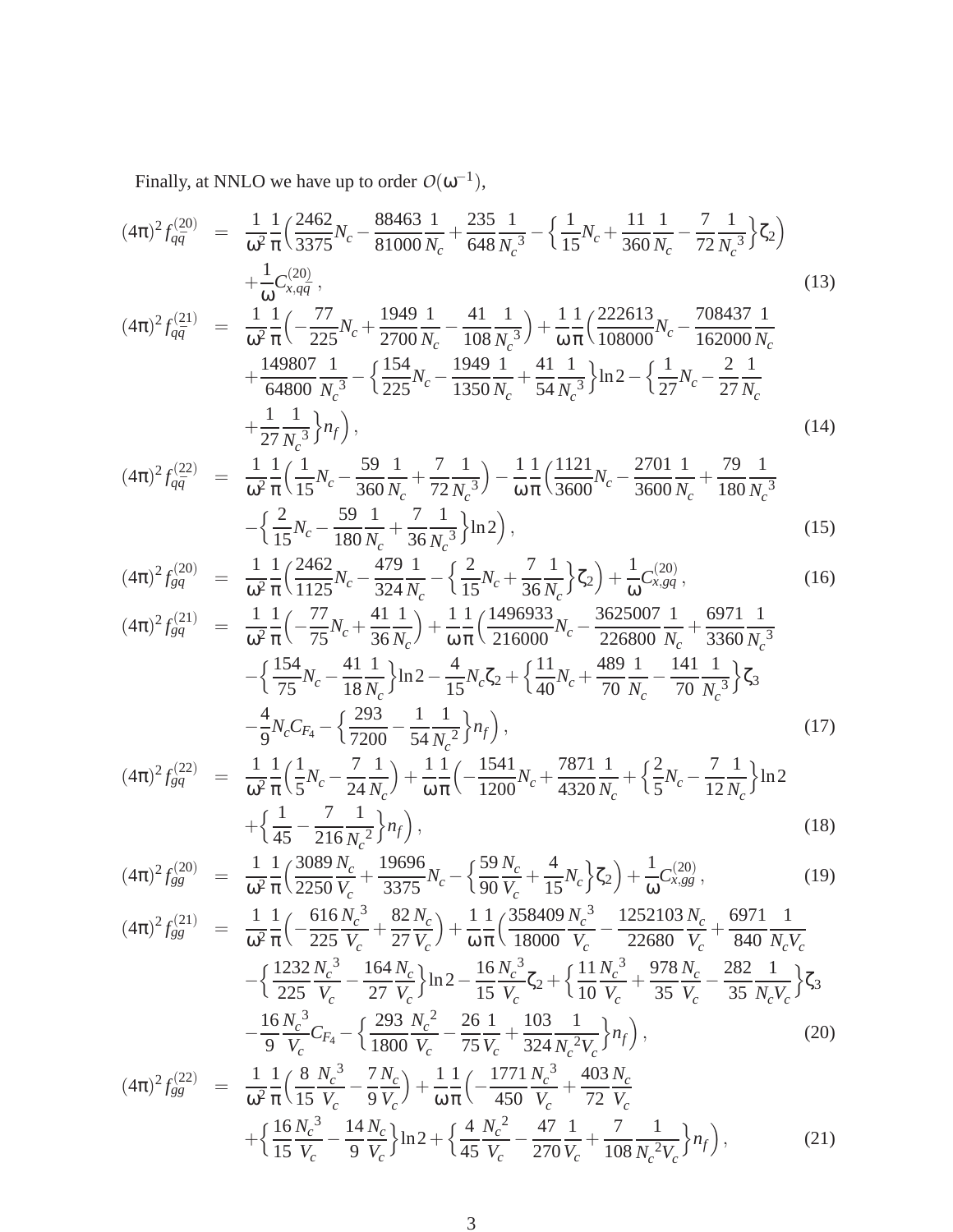where  $\zeta_i$  denote the values of the Riemann zeta-function and the constant  $C_{F_4}$  is calculated from

$$
C_{F_4} = \int\limits_0^1 \frac{d\rho}{\rho} F_4(x) = -0.1333\,,\tag{22}
$$

where  $F_4(x)$  is given in eq. (19) of [\[4\]](#page-11-3) and the value for  $C_{F_4}$  has been determined numerically.

All of the above formulae may be easily converted to momentum space with the replacements  $1/\omega^2 \to -\ln \rho$  and  $1/\omega \to \text{const}_{\rho}$ , cf. eq. [\(4\)](#page-1-0). At NNLO, the leading terms (LL<sub>x</sub>) proportional to  $1/\omega^2$  in the NNLO quantities  $f_{ij}^{(2)}$  follow directly from [\[13\]](#page-11-9). In addition, the new next-to-leading terms (NLL<sub>x</sub>) proportional to  $1/\omega$  in the scale dependent parts  $f_{ij}^{(21)}$  in  $f_{ij}^{(22)}$  have been derived using standard renormalization group methods, see  $[7, 14, 15]$  $[7, 14, 15]$  $[7, 14, 15]$ . This leaves the unknown  $\text{NLL}_x$ terms denoted by  $C_{x,a\bar{a}}^{(20)}$  $\chi_{x,q\bar{q}}^{(20)}$ ,  $C_{x,gg}^{(20)}$  and  $C_{x,gg}^{(20)}$  in eqs. [\(13\)](#page-3-0), [\(16\)](#page-3-0) and [\(19\)](#page-3-0). It is a general feature of small*x* expansions that the formally subleading terms are numerically important, and that the ratio of  $NLL_x$  to the  $LL_x$  term is large, see, e.g., eqs. [\(14\)](#page-3-0), [\(17\)](#page-3-0) and [\(20\)](#page-3-0). Therefore, an estimate for these unknown terms is phenomenologically required.

We estimate  $C_{x, a\bar{a}}^{(20)}$  $\chi$ <sup>(20)</sup>,  $C^{(20)}_{x,q\bar{q}}$  and  $C^{(20)}_{x,gg}$  as follows. It has been observed (and also exploited constructively) [\[12\]](#page-11-8) that the impact factors in the high energy factorization for a number of different processes with initial state hadrons are related to each other. In particular, the Abelian part of the impact factor for heavy-quark hadro-production is connected by a simple rescaling proportional to  $N_c$  from the one for heavy-quark DIS evaluated at the scale of  $Q^2 = m^2$  for the photon virtuality.

In the latter case, that is for the deep-inelastic production of a heavy-quark pair via scattering off a virtual photon off an initial quark or gluon, the  $NLL<sub>x</sub>$  terms at NNLO have recently been addressed in [\[18\]](#page-11-14). In DIS the heavy-quark coefficient functions are subject to an exact factoriza-tion [\[19\]](#page-11-15) in the asymptotic limit  $Q^2 \gg m^2$  into the respective coefficient functions with massless quarks and heavy-quark operator matrix elements (OMEs). The approximate NNLO results for those heavy-quark coefficient functions are based on the three-loop results of [\[20,](#page-11-16) [21\]](#page-11-17) and can be extended to good accuracy to all scales for the photon virtuality, in particular also to the scale  $Q^2 = m^2$ , see [\[18\]](#page-11-14) for details. We can use this information to estimate the ratios  $r_{x,gg}$  and  $r_{x,gg}$  of the NLL<sub>*x*</sub> to the LL<sub>*x*</sub> terms for  $f_{gg}^{(20)}$  and  $f_{gg}^{(20)}$  in eqs. [\(16\)](#page-3-0), [\(19\)](#page-3-0). Subsequently, we multiply these ratios with the exact  $LL_x$  terms of eqs. [\(16\)](#page-3-0), [\(19\)](#page-3-0) which assumes, of course, that the non-Abelian contributions to the NLL*<sup>x</sup>* terms for heavy-quark hadro-production do not lead to significant deviations. This assumption is motivated by the fact that the  $LL<sub>x</sub>$  terms of the scaling functions at high energy are related by simple replacements of color factors, e.g.,  $f_{gg}^{(10)} = 4N_c^2/V_c f_{gq}^{(10)}$  to LL<sub>x</sub> accuracy. Also, in cases where the  $NLL<sub>x</sub>$  are known exactly, e.g., the three-loop splitting functions [\[22\]](#page-11-18), such relations still holds to a good approximation. In this way we arrive at,

<span id="page-4-0"></span>
$$
C_{x, gq}^{(20)} = r_{x, gq} \frac{1}{\pi} \left( \frac{737813}{121500} - \frac{251}{540} \zeta_2 \right) \quad \text{with} \quad r_{x, gq} = -5.6, \dots, -7.7, \tag{23}
$$

$$
C_{x,gg}^{(20)} = r_{x,gg} \frac{1}{\pi} \left( \frac{324403}{18000} - \frac{251}{240} \zeta_2 \right) \quad \text{with} \quad r_{x,gg} = -4.8, \dots, -8.2, \tag{24}
$$

where the terms in brackets derive from the  $LL_x$  term of eqs. [\(16\)](#page-3-0), [\(19\)](#page-3-0) proportional to  $1/\omega^2$  with  $N_c = 3$  and  $V_c = 8$  substituted. The uncertainty ranges in the estimates for  $r_{x,gg}$  and  $r_{x,gg}$  from [\[18\]](#page-11-14) are mainly driven by the finite number of Mellin moments currently available for the heavy-quark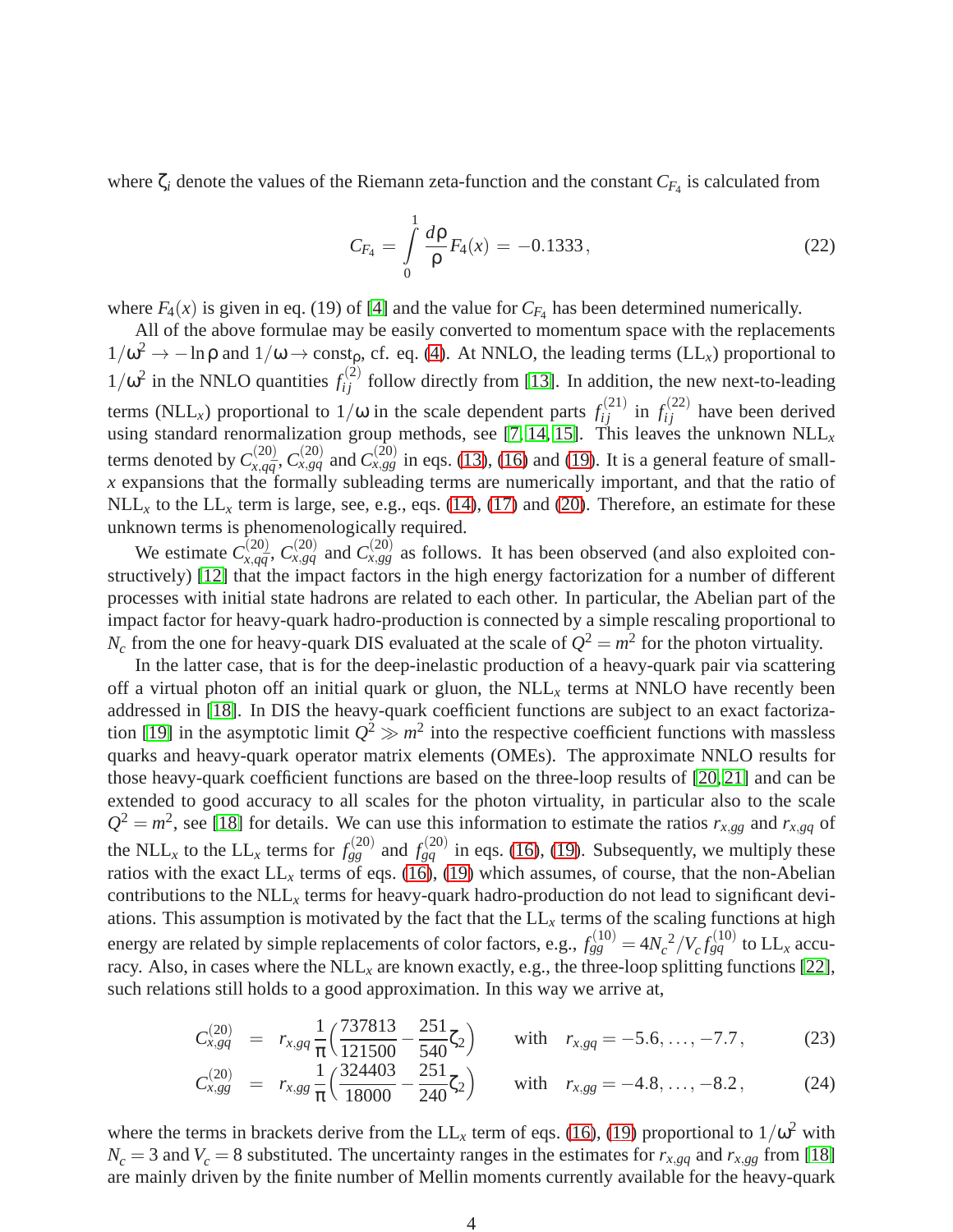OMEs [\[21\]](#page-11-17), which limit the extrapolation to  $Q^2 = m^2$ . For  $C_{x,gg}^{(20)}$  in eq. [\(24\)](#page-4-0) these findings are also corroborated by the results of a Padé estimate. We use eqs.  $(6)$ ,  $(11)$  as input for a  $[0,1]$ Padé estimate of  $f_{gg}^{(20)}$  to derive the value of  $r_{x,gg} = -5.1$  and we have also checked that the Padé procedure predicts the NLL<sub>x</sub> terms of  $f_{gq}^{(21)}$  $f_{gq}^{(21)}$  $f_{gq}^{(21)}$ ,  $f_{gq}^{(22)}$ ,  $f_{gg}^{(21)}$  and  $f_{gg}^{(22)}$  in eqs. [\(17\)](#page-3-0), [\(18\)](#page-3-0), [\(20\)](#page-3-0) and (21) even with an accuracy of 5%.

For  $f_{q\bar{q}}^{(20)}$  we can neither establish directly a relation to heavy-quark DIS nor can we perform a Padé estimate due to the vanishing NLO limit. Therefore, we use the same range of values for the ratio  $r_{x,gg}$  given in eq. [\(24\)](#page-4-0), however rescaled a factor 1.6 derived from the respective ratios of the NLL<sub>*x*</sub> to the LL<sub>*x*</sub> terms for  $f_{gg}^{(0)}$  and  $f_{a\bar{a}}^{(0)}$  $q\bar{q}$  in eqs. [\(5\)](#page-2-0), [\(6\)](#page-2-0). The motivation for this procedure is again, the above mentioned relations of the various scaling functions under simple exchange of color factors, see [\[12,](#page-11-8) [13\]](#page-11-9). Thus we use

<span id="page-5-0"></span>
$$
C_{x,q\bar{q}}^{(20)} = r_{x,qq} \frac{1}{\pi} \left( \frac{502417}{273375} - \frac{251}{1215} \zeta_2 \right) \quad \text{with} \quad r_{x,qq} = -3.0, \dots, -5.1, \tag{25}
$$

where the brackets contain the LL<sub>*x*</sub> result of eq. [\(13\)](#page-3-0) with the substitution  $N_c = 3$  and  $V_c = 8$ . As a check, we note that this procedure, if applied to the above mentioned Padé estimate for  $f_{gg}^{(21)}$ and  $f_{gg}^{(22)}$  predicts the NLL<sub>x</sub> terms in  $f_{q\bar{q}}^{(21)}$  $f_{q\bar{q}}^{(21)}$  and  $f_{q\bar{q}}^{(22)}$  $q\bar{q}$  of eqs. [\(14\)](#page-3-0), [\(15\)](#page-3-0) again with an accuracy of typically 5%. Therefore, we conclude that the range for  $r_{x,qq}$  quoted in eq. [\(25\)](#page-5-0) is a rather conservative one.

Let us now employ the above findings. Specifically, we are interested in combining the approximations in the two kinematical regions, i.e., at threshold and at high energy (small-*x*) in order to arrive at smoothly interpolating functional forms for the scaling functions. Whenever possible, we compare to the exact results in order to check the quality of the approach. We choose the following ansatz for  $f_{ij}^{(l)}$  at one- and two-loops,

<span id="page-5-1"></span>
$$
f_{ij}^{(1)} = \rho^l f_{ij}^{(1) \text{thresh}} + \beta^k f_{ij}^{(1) LLx} \frac{\eta^{\gamma}}{C + \eta^{\gamma}},
$$
\n(26)

$$
f_{ij}^{(2)} = \rho^l f_{ij}^{(2) \text{thresh}} + \beta^k \left( -\ln \rho f_{ij}^{(2) LLx} + f_{ij}^{(2) NLLx} \frac{\eta^{\gamma}}{C + \eta^{\gamma}} \right), \tag{27}
$$

where  $\beta = \sqrt{1-\rho}$  is the heavy-quark velocity and  $\eta = (1/\rho - 1)$  is the distance from threshold. For the parton channels  $ij = q\bar{q}$ , gg the parameters  $k, l$  take the values  $k = 3, l = 0$  and for  $ij = gq$ we have  $k = 5$ ,  $l = 1$ . These values reflect the exact functional dependence on  $\beta$  and  $\rho$  in the respective kinematical limits. The well-known threshold expansions are denoted  $f_{ij}^{(l)$ thresh and given, e.g., in [\[15\]](#page-11-11). The high-energy asymptotic behavior is split in  $LL_x$  and  $NLL_x$  parts  $f_{ij}^{(l)LLx}$ *i j* and  $f_{ij}^{(l)NLLx}$  corresponding to eqs. [\(7\)](#page-2-1)–[\(21\)](#page-3-0). The high-η tail proportional to const<sub>p</sub> (or  $1/\omega$  in Mellin space) is smoothly matched with a factor  $\eta^{\gamma}/(C+\eta^{\gamma})$ . The suppression parameters  $\gamma$ , C in eqs. [\(26\)](#page-5-1), [\(27\)](#page-5-1) take the following values at NLO as a best fit for  $f_{ij}^{(10)}$ ,

<span id="page-5-2"></span>
$$
\gamma = 0.99
$$
,  $C = 20.9$  for  $gq$  and  $\gamma = 1.18$ ,  $C = 97.3$  for  $gg$ , (28)

and at NNLO fitted to  $f_{ij}^{(21)}$ ,

<span id="page-5-3"></span>
$$
\gamma = 1.37
$$
,  $C = 47.9$  for  $q\bar{q}$ ,  $\gamma = 0.90$ ,  $C = 16.4$  for  $gq$  and  $\gamma = 0.84$ ,  $C = 12.6$  for  $gg$ . (29)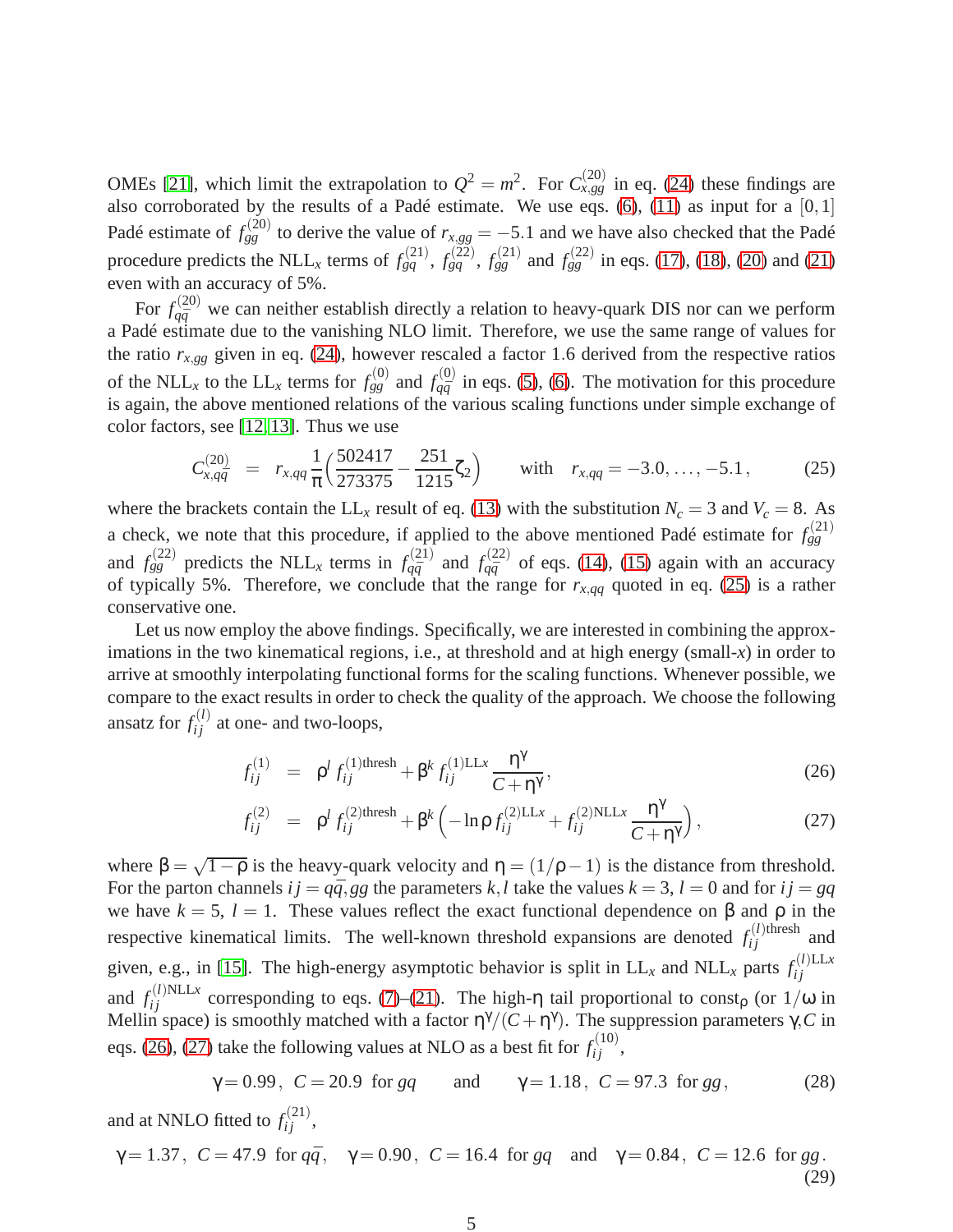

<span id="page-6-0"></span>Figure 1: Comparison of exact results for  $f_{ij}^{(10)}$  and  $f_{ij}^{(21)}$  with the threshold expansions and the approximations defined in eqs. [\(26\)](#page-5-1) and [\(27\)](#page-5-1).

In Fig. [1](#page-6-0) we show the results of this procedure for the scaling functions  $f_{ij}^{(10)}$  and  $f_{ij}^{(21)}$ . In particular, we compare the exact results with the approximations of eqs.  $(26)$ ,  $(27)$  using the values of eqs. [\(28\)](#page-5-2) and [\(29\)](#page-5-3) for the parameters γ and *C*. The plots in Fig. [1](#page-6-0) show a perfect match at both end of the kinematical range with an accuracy at the per mille level and even better as  $s \to 4m^2$  and for  $s \gg m^2$ . This is very a strong check in particular on the results of  $f_{ij}^{(21)}$  which are known numerically from renormalization group methods [\[7\]](#page-11-6). Some deviations between the approximations of eqs. [\(26\)](#page-5-1), [\(27\)](#page-5-1) and the exact results in the central range of  $\eta \approx 0.1...10$  are visible in Fig. [1.](#page-6-0) However, these have generally a small impact on cross section predictions for hadron colliders, because the necessary convolution with the parton luminosities in eq. [\(1\)](#page-1-1) is a non-local operation and has a smoothening effect. Moreover, the parton luminosities are steeply falling functions as η grows large, giving numerically the most weight to the threshold region, which is after all the rational behind phenomenology based on the threshold resummation. In summary, the plots in Fig. [1](#page-6-0)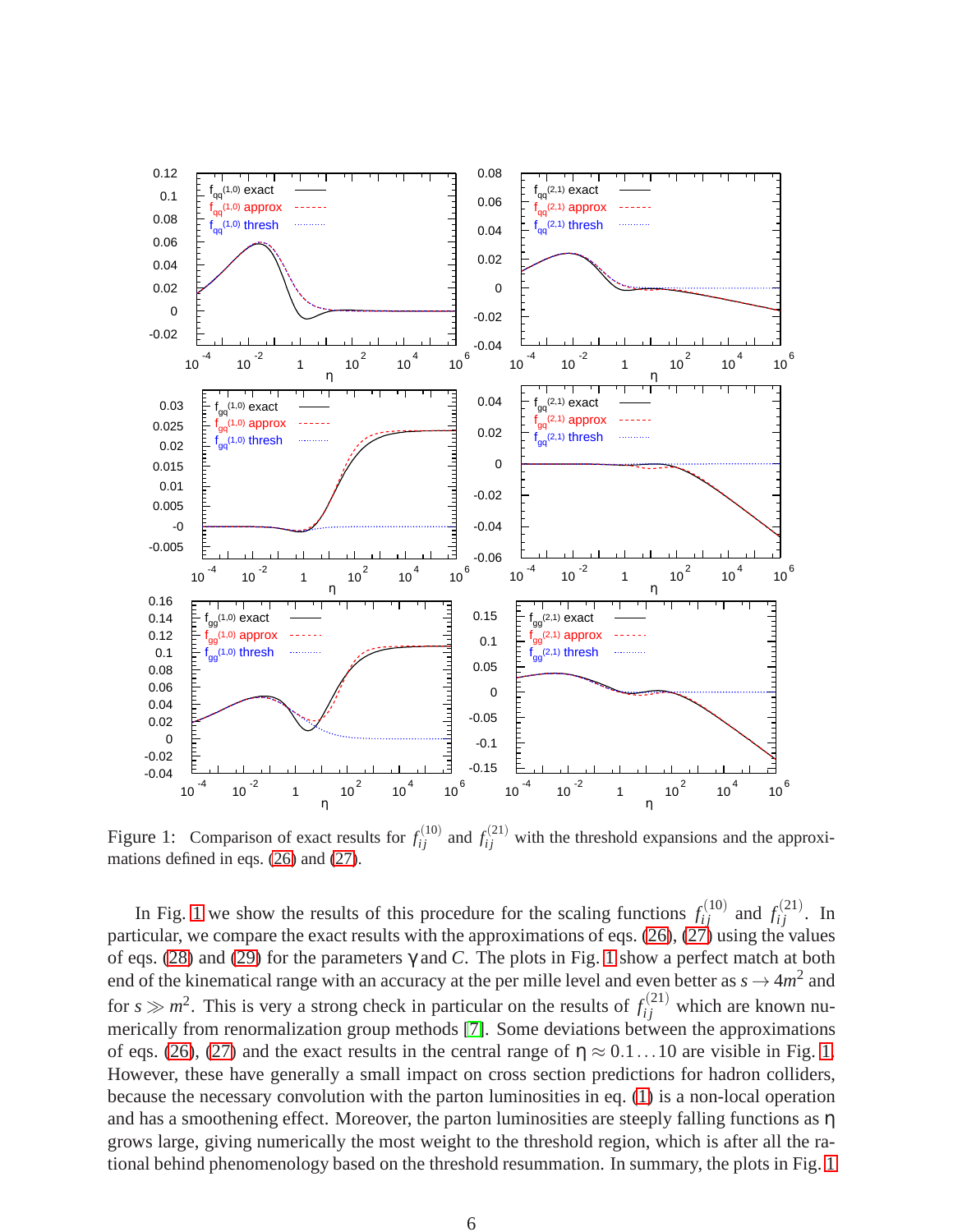demonstrate that the chosen approach of combining the threshold expansion and the high-energy asymptotics leads to very good approximations of the exact scaling functions.



<span id="page-7-0"></span>Figure 2: The threshold expansions for  $f_{ij}^{(20)}$  and the approximations defined in eqs. [\(32\)](#page-8-0) and [\(33\)](#page-8-0). The two curves (solid=A, dashed=B) correspond to the choices for the constants given in eqs. [\(34\)](#page-8-1)–[\(36\)](#page-8-1).

The main object of our interest are the scaling functions  $f_{ij}^{(20)}$ . Here we aim at defining an uncertainty band which combines both, the threshold approximation and the high-energy limit, and also accounts for an error estimate due to the uncalculated next term in the expansions in either kinematical region. At large η, this is achieved with the NLL<sub>*x*</sub> terms in  $f_{q\bar{q}}^{(20)}$  $f_{gq}^{(20)}$   $f_{gq}^{(20)}$  and  $f_{gg}^{(20)}$ which contain the values of  $C_{x,a\bar{a}}^{(20)}$  $\chi_{x,q\bar{q}}^{(20)}$ ,  $C_{x,gg}^{(20)}$  and  $C_{x,gg}^{(20)}$  with the conservatively estimated ranges given in eqs. [\(23\)](#page-4-0)–[\(25\)](#page-5-0). The known threshold contributions for the functions  $f_{qq}^{(20)$ thresh and  $f_{gg}^{(20)$ thresh on the other hand contain the complete tower of logarithmically enhanced terms in  $\ln^k \beta$ , where  $k = 1, ..., 4$ , as well as all Coulomb corrections at two loops proportional to  $1/\beta^2$  and  $1/\beta$  which dominate as  $\beta \rightarrow 0$ . Therefore, an estimate for an additional contribution of order *O*(const<sub>β</sub>) (and vanishing as  $\rho \to 1$ ) to be added to  $f_{qq}^{(20)$ thresh and  $f_{gg}^{(20)$ thresh serves as check on their inherent uncertainty. A [0, 1] Padé estimate based on the exact NLO results  $f_{a\bar{a}}^{(10)}$  $f_{gq}^{(10)}$  and  $f_{gg}^{(10)}$  yields for these constant  $C^{(20)}_{\mathsf{B},\sigma\bar{\sigma}}$ <sup>,(20)</sup> and  $C_{\beta,gg}^{(20)}$  $\beta_{.gg}^{(20)}$  in the normalization of eq. [\(3\)](#page-1-2) the values,

<span id="page-7-1"></span>
$$
C_{\beta,q\bar{q}}^{(20)} = \frac{f_{q\bar{q}}^{(0)}}{(4\pi)^4} \left(\frac{1276}{9} - 172\ln 2 + \frac{256}{3}\ln^2 2 - \frac{86}{3}\zeta_2 - \frac{20}{9}n_f + \frac{8}{3}n_f\ln 2\right)^2, \tag{30}
$$

$$
C_{\beta,gg}^{(20)} = \frac{f_{q\bar{q}}^{(0)}}{(4\pi)^4} \left(\frac{4444}{21} - \frac{2136}{7} \ln 2 + 192 \ln^2 2 - \frac{283}{7} \zeta_2\right)^2, \tag{31}
$$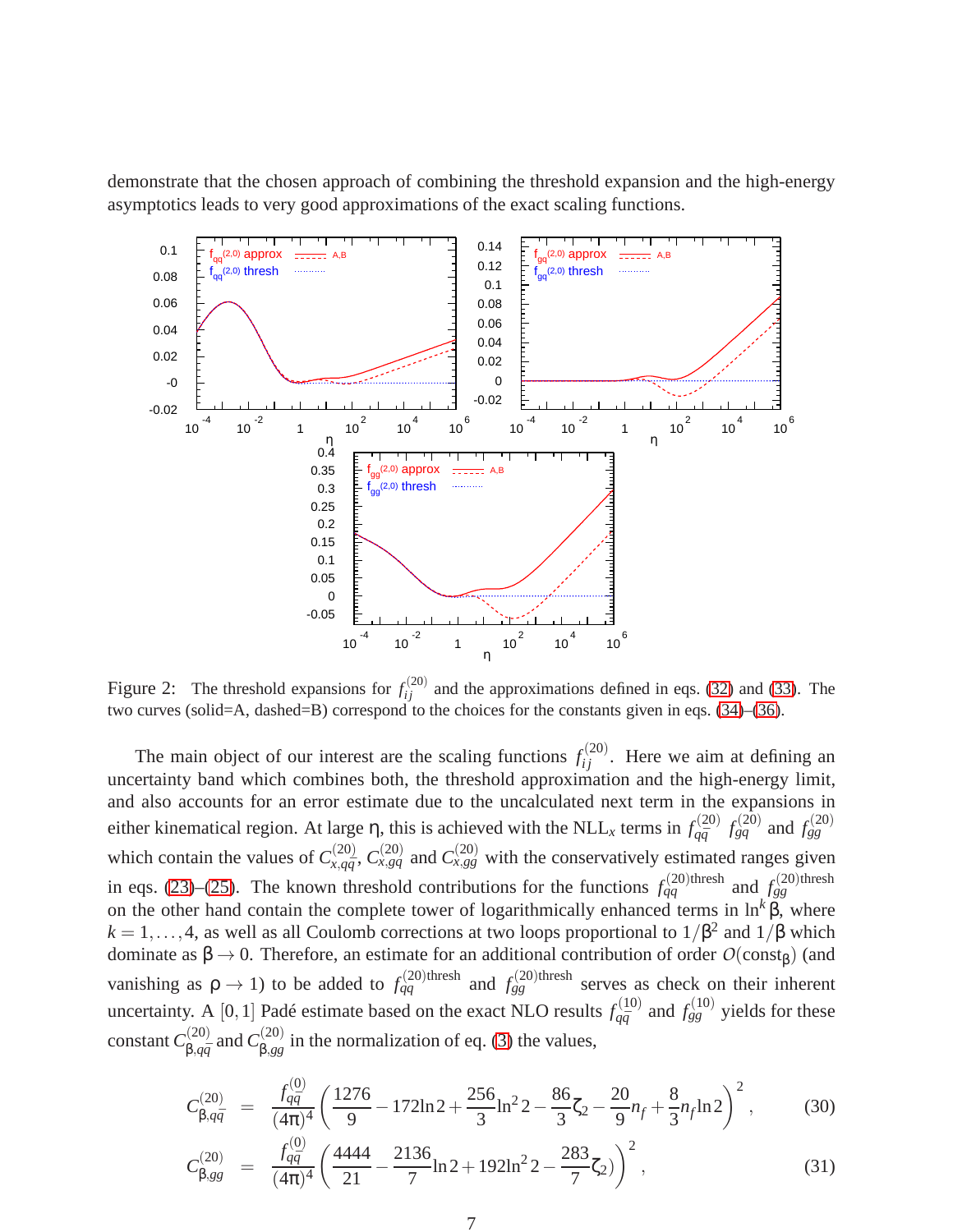while the default values in phenomenological studies are usually taken as  $C_{\beta,q\bar{q}}^{(20)} = C_{\beta,gg}^{(20)} = 0$ , see, e.g., the discussion in [\[15\]](#page-11-11). We neglect the *gq*-channel in these considerations, since it is almost very small near threshold anyway.

Thus, on the basis of eq. [\(27\)](#page-5-1) and the discussion above we take the following two variants for the unknown full  $ρ$  and  $η$  dependence of the two-loop scaling functions,

<span id="page-8-0"></span>
$$
f_{ij}^{(20)A/B} = f_{ij}^{(20)\text{thresh}} + C_{\beta,ij}^{(20)A/B} + \beta^3 f_{ij}^{(2)\text{LL}x} \left( -\ln \rho + r_{x,ij}^{A/B} \frac{\eta^{\gamma}}{C + \eta^{\gamma}} \right), \text{ for } ij = qq, gg, (32)
$$

$$
f_{gq}^{(20)A/B} = \rho f_{gq}^{(20)\text{thresh}} + \beta^5 f_{gq}^{(2)\text{LL}x} \left( -\ln \rho + r_{x, gq}^{A/B} \frac{\eta^{\gamma}}{C + \eta^{\gamma}} \right), \tag{33}
$$

where we take the same parameters  $\gamma$  and *C* for the respective channel as determined for  $f_{ij}^{(21)}$  in eq. [\(29\)](#page-5-3) and the values for  $r_{x,ij}$  and  $C_{\beta,ij}^{(20)}$  are chosen as

<span id="page-8-1"></span>
$$
C_{\beta,qq}^{(20)A} = 0, \quad r_{x,qq}^A = -3.0, \qquad C_{\beta,qq}^{(20)B} = C_{\beta,q\bar{q}}^{(20)}, \quad r_{x,qq}^B = -5.1, \qquad (34)
$$
\n
$$
r_{x,\rho q}^A = -5.6, \qquad r_{x,\rho q}^B = -7.7, \qquad (35)
$$

$$
r_{x, gq}^A = -5.6, \qquad r_{x, gq}^B = -7.7, \qquad (35)
$$

$$
C_{\beta,gg}^{(20)A} = 0, \quad r_{x,gg}^A = -4.8, \qquad C_{\beta,gg}^{(20)B} = C_{\beta,gg}^{(20)}, \quad r_{x,gg}^B = -8.2. \tag{36}
$$

The results for eqs. [\(32\)](#page-8-0) and [\(33\)](#page-8-0) are displayed in Fig. [2.](#page-7-0) The above procedure leads to the bands shown which widen significantly for large center-of-mass energies and rise with the same slope as  $s \gg m^2$  due to the known logarithmic dependence on  $\rho$  of the LL<sub>x</sub> terms. It is evident from Fig. [2](#page-7-0) and the numerical size of the various constants,  $C_{\rm R, c\bar{c}}^{(20)}$  $\beta$ <sub>,*q* $\bar{q}$  and  $C_{\beta,gg}^{(20)}$ </sub>  $\beta_{sgg}^{(20)}$  in eqs. [\(30\)](#page-7-1), [\(31\)](#page-7-1) as well as  $C_{x,a\bar{a}}^{(20)}$  $\chi$ <sup>(20</sup>),  $C_{x, gq}^{(20)}$  and  $C_{x, gg}^{(20)}$  in eqs. [\(24\)](#page-4-0)–[\(23\)](#page-4-0) that the uncertainty in the latter is dominating even in the range of  $\eta = 1...100$ . Therefore a more accurate determination of  $C_{x,a\bar{a}}^{(20)}$  $\alpha_{x,q\bar{q}}^{(20)}$ ,  $C_{x, gq}^{(20)}$  and  $C_{x,gg}^{(20)}$ , preferably a computation from first principles, is highly desirable. To a minor extent, the bands in Fig. [2](#page-7-0) depend on the chosen matching, i.e., on eq. [\(29\)](#page-5-3). However, the values for γ and *C* in eq. [\(29\)](#page-5-3) are all of the same order and, as we have shown in Fig. [1](#page-6-0) this part of our procedure leads to reasonable description in all cases where exact results are available.

|        | TEV $\sqrt{s}$ = 1.96TeV                                                                              | LHC $\sqrt{S}$ = 7TeV                                         | LHC $\sqrt{S} = 8$ TeV               | LHC $\sqrt{S} = 14$ TeV                                                                                                         |
|--------|-------------------------------------------------------------------------------------------------------|---------------------------------------------------------------|--------------------------------------|---------------------------------------------------------------------------------------------------------------------------------|
| thresh | $6.90_{\,-0.32\,-0.16}^{\,+0.26\,+0.16}$                                                              | $130.7_{\,-7.6\,-5.9}^{\,+2.6\,+5.9}$                         | $190.9 + 3.3 + 8.0$<br>$-10.6 - 8.0$ | $797.0_{-37.0}^{+7.3}~_{-23.2}^{+23.2}$                                                                                         |
|        | $\left[ (A+B)/2 \right]$ 7.01 $^{+0.34}_{-0.37}$ $^{+0.16}_{-0.16}$ $\left( ^{+0.03}_{-0.03} \right)$ | $138.5$ $^{+8.1}_{-10.2}$ $^{+6.3}_{-6.3}$ $(^{+3.1}_{-3.1})$ |                                      | $202.5$ $^{+11.3}_{-14.5}$ $^{+8.5}_{-8.5}$ $(^{+5.2}_{-5.2})$ 845.5 $^{+37.3}_{-51.9}$ $^{+24.6}_{-24.6}$ $(^{+34.2}_{-34.2})$ |

<span id="page-8-2"></span>Table 1: The total cross section for top-quark pair-production at (approximate) NNLO using a pole mass  $m = 173$  GeV and the ABM11 PDF set [\[23\]](#page-11-19) with errors shown as  $\sigma + \Delta \sigma_{scale} + \Delta \sigma_{PDF}(+\Delta \sigma_{A/B})$  The scale uncertainty  $\Delta \sigma_{scale}$  is based on maximal and minimal shifts for the choices  $\mu = m/2$  and  $\mu = 2m$ ,  $\Delta \sigma_{PDF}$  is the 1 $\sigma$  combined PDF+ $\alpha_s$  error and the  $\Delta \sigma_{A/B}$  is the deviation of central value for either variant A or B of eqs. [\(32\)](#page-8-0) and [\(33\)](#page-8-0). All rates are in pb.

Let us finally investigate the implications for the total cross sections of top-quark pair-production at Tevatron and the LHC. To that end, we have implemented the approximate scaling functions  $f_{a\bar{a}}^{(20)}$  $f_{q\bar{q}}^{(20)}$  *f*<sub> $g$ </sub><sup>(20)</sup> and *f*<sub> $g$ </sub><sup>(20)</sup> as defined in eqs. [\(32\)](#page-8-0) and [\(33\)](#page-8-0) in a new version of the program HATHOR [\[15\]](#page-11-11).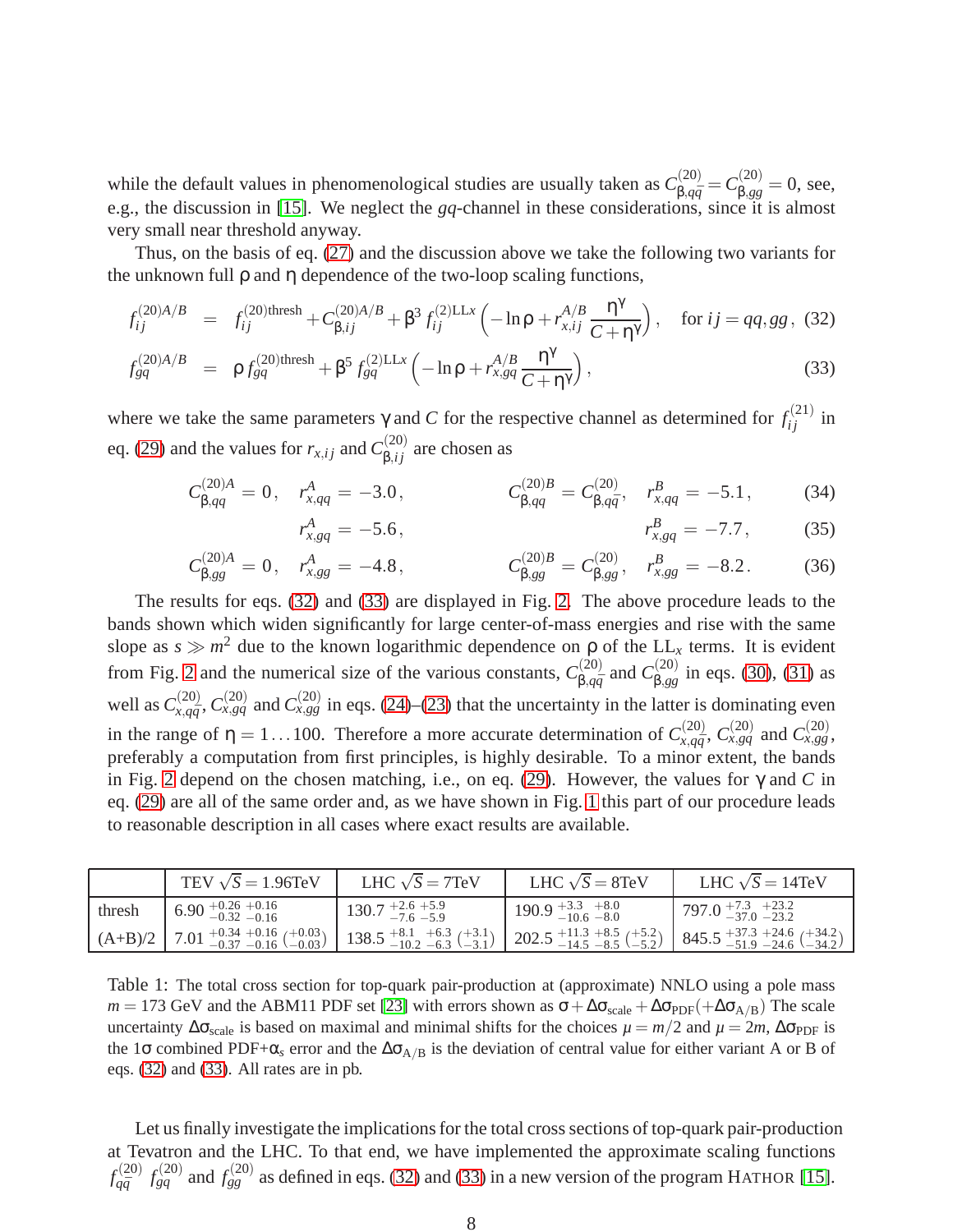|        | TEV $\sqrt{s}$ = 1.96TeV                                                  | LHC $\sqrt{S}$ = 7TeV                                                                                                 | LHC $\sqrt{S} = 8$ TeV        | LHC $\sqrt{S} = 14$ TeV                                       |
|--------|---------------------------------------------------------------------------|-----------------------------------------------------------------------------------------------------------------------|-------------------------------|---------------------------------------------------------------|
| thresh | $7.10_{-0.14}^{+0.16}$ +0.15                                              | $135.4^{+0.0}_{-3.1}$ -5.9                                                                                            | $197.6^{+0.0+7.9}_{-5.0-7.9}$ | $820.7_{\,-24.4\,-22.4}^{\,+0.0\,+22.4}$                      |
|        | $(A+B)/2$ 7.26 $^{+0.28}_{-0.20}$ $^{+0.15}_{-0.15}$ $(^{+0.04}_{-0.04})$ | $146.4^{+4.0}_{-6.9}$ $^{+6.4}_{-6.4}$ $^{+4.4}_{-4.4}$ $\Big  213.7^{+5.3}_{-9.7}$ $^{+8.5}_{-8.5}$ $^{+7.3}_{-7.3}$ |                               | $885.7_{-33.4}^{+12.3}{}_{-24.2}^{+24.2}{}_{(-46.3)}^{+46.3}$ |

<span id="page-9-0"></span>Table 2: Same as Tab. [1](#page-8-2) for a running mass  $m(m) = 164$  GeV in the  $\overline{MS}$  scheme.

|        | TEV $\sqrt{s}$ = 1.96TeV                                                                 | LHC $\sqrt{S}$ = 7TeV                | LHC $\sqrt{S} = 8$ TeV                 | LHC $\sqrt{S} = 14$ TeV                                                                   |
|--------|------------------------------------------------------------------------------------------|--------------------------------------|----------------------------------------|-------------------------------------------------------------------------------------------|
| thresh | $7.13 + 0.30 + 0.17$<br>$-0.40 - 0.12$                                                   | $164.3_{-9.2}^{+3.3}~_{-4.5}^{+4.4}$ | $234.6_{\,-12.6\,-5.9}^{\,+4.1\,+5.8}$ | $908.3_{\,-40.5\,-16.7}^{\,+9.8\,+15.2}$                                                  |
|        | $\left[ (A+B)/2 \right]$ 7.27 $^{+0.41}_{-0.46}$ $^{+0.17}_{-0.12}$ $^{+0.03}_{-0.03}$ ) |                                      |                                        | $174.9_{-13.2}^{+10.3}$ +4.7 (+4.6) 249.9 + 14.0 + 6.2 (+7.5) 967.2 + 43.0 + 16.2 (+44.9) |

<span id="page-9-1"></span>Table 3: Same as Tab. [1](#page-8-2) for the MSTW PDF set [\[24\]](#page-11-20).

As a central prediction we take the average of the two variants defined in eqs. [\(32\)](#page-8-0) and [\(33\)](#page-8-0) which we denote as  $(A+B)/2$  and compare to previous estimates of [\[7,](#page-11-6) [15\]](#page-11-11) based on threshold approximation and labeled as 'thresh'. The new NNLO approximation accounts for the effect of all parton channels which are also non-zero at NLO, including the *gq*-channel, which picks up some contribution of the high-energy region at NNLO. However, we neglect any effect of new parton channels at NNLO, i.e., *qq*,  $\bar{q}\bar{q}$  and  $q_i\bar{q}_i$  (for unlike flavors  $i \neq j$ ). The theoretical uncertainty is determined from the scale variation considering the choices  $\mu = m$  and  $\mu = 2m$  and taking the maximum and minimum of respective shifts of the cross sections. This is sufficient since at NNLO the  $\mu_f$  dependence is generally weak and the scale uncertainty is mainly driven by the  $\mu_r$  variation.

Choosing a pole mass of  $m = 173$  GeV and the ABM11 PDF set [\[23\]](#page-11-19) at NNLO our predictions are shown in Tab. [1.](#page-8-2) Comparing the threshold approximation and the new estimate  $(A+B)/2$  we see that there are generally small positive shifts in the cross sections due to the high-energy tail. As expected, the effect of the high-energy limit is rather modest, which nicely illustrates and confirms the stability of predictions based on soft gluon resummation. We note that the small shifts in the central values of the cross section predictions are in line with the inherent uncertainty attributed to previous approximations [\[7\]](#page-11-6). For the Tevatron these amount to  $O(1-2\%)$  consistent with the previously observed small effect of hard radiation (not accounted for by threshold resummation) on the total cross section of  $t\bar{t}$ +jet production [\[25–](#page-11-21)[27\]](#page-11-22). For the LHC at all center-of-mass energies  $\sqrt{S} = 7.8$  and 14TeV these shifts are slightly larger of the order  $O(6 - 8%)$  and also the scale uncertainty increases slightly. Part of this increase is due to the *gq*-channel, where the high-energy tail is numerically larger than the threshold region, cf. Fig. [2.](#page-7-0) For the the new estimate  $(A+B)/2$ we also quote the systematic uncertainty from choosing either variant A or B in eq. [\(32\)](#page-8-0) and [\(33\)](#page-8-0). We see for all cases that those shifts are comparable to or smaller than the scale uncertainty.

In Tab. [2](#page-9-0) we repeat the computation for the corresponding running mass of  $m = 164$  GeV in the *MS* scheme and similar conclusions hold with respect to the pattern of observed changes. In particular, we note that in this mass scheme better scale stability is achieved, corroborating the findings of [\[7\]](#page-11-6). This implies that the NNLO approximation uncertainty is considerably larger that the scale dependence for the case of LHC with  $\sqrt{S} = 14 \text{TeV}$ . Finally in Tab. [3](#page-9-1) we choose the MSTW PDF set [\[24\]](#page-11-20) for comparison. Tab. [3.](#page-9-1) While the Tevatron predictions of both sets are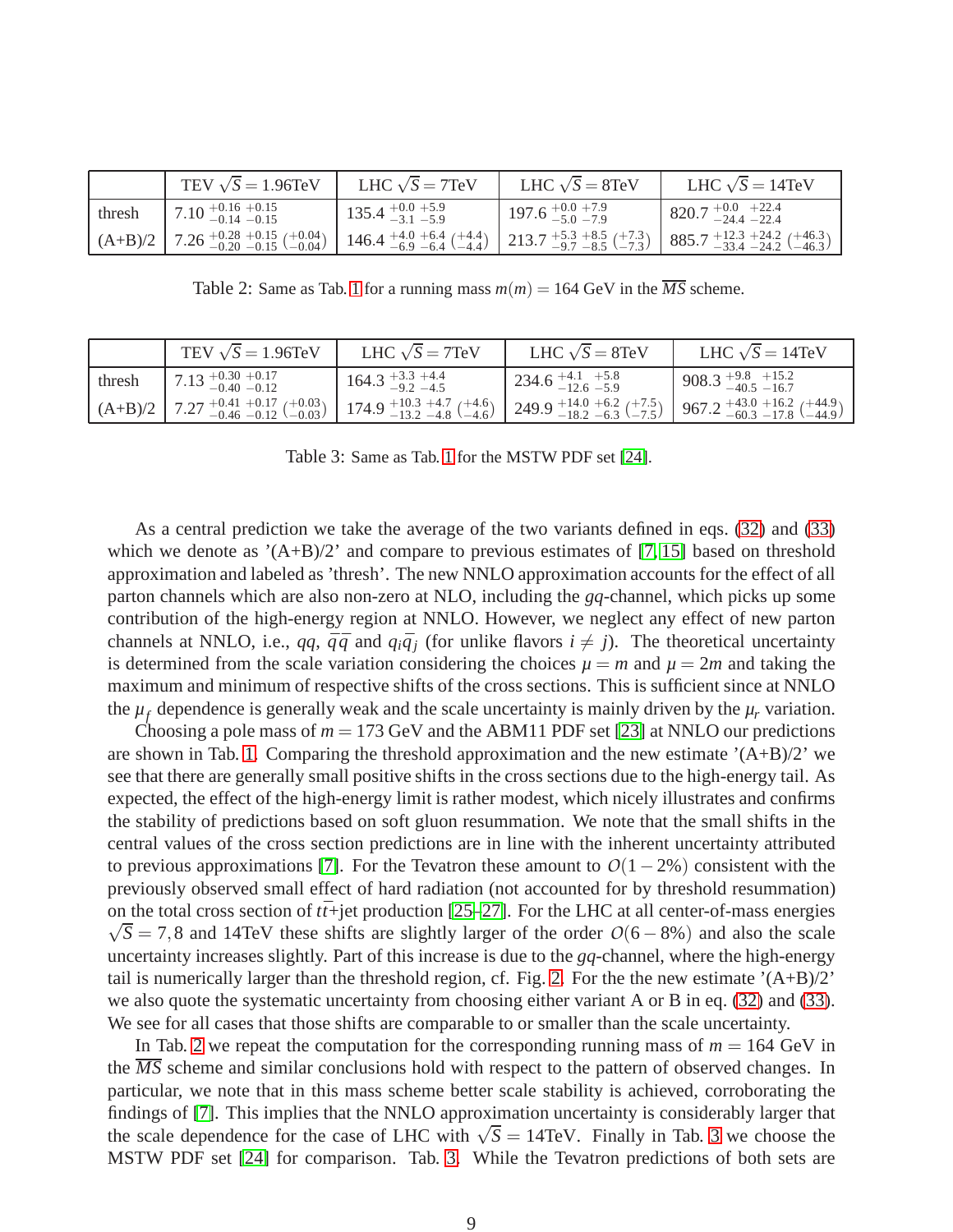largely in agreement, the difference in the LHC predictions can be attributed to differences in the parametrization of the gluon PDFs at moderately large  $x$  and different central values for  $\alpha_s$ , see also [\[23\]](#page-11-19) for more PDF comparisons.

In summary we present a phenomenological study of heavy-quark hadro-production including new results in the high-energy limit as  $s \gg m^2$ . We have provided approximate NNLO QCD corrections for the full kinematic range based on those new constraints from high-energy factorization combined with existing results for the threshold region for  $s \gtrsim 4m^2$ . Our investigations have quantified the largest residual uncertainty in the two-loop scaling functions at large η due to our incomplete knowledge of the subleading 'small-x' terms in  $f_{ij}^{(20)}$ . In view of this it is therefore an important task to compute the exact result for those  $NLL_x$  terms,  $f_{ij}^{(20)}$  in eq. [\(27\)](#page-5-1), e.g., following [\[12,](#page-11-8) [13\]](#page-11-9) or by using the available NNLO QCD predictions for heavy-quark hadro-production in the small mass limit [\[28,](#page-11-23) [29\]](#page-11-24). This would immediately remove the major source of the current residual uncertainty. Other improvements of the theoretical accuracy relying on generalizations of the resummations at threshold and high-energy, e.g., along the lines of [\[30,](#page-11-25) [31\]](#page-11-26) and [\[32\]](#page-11-27), can be considered as well.

For the predictions of the total cross section of top-quark pair-production at Tevatron and the LHC the current available information leads to uncertainties in the approximate NNLO results which are of the order 4% for Tevatron and 5 % for the LHC. Further important corrections to be considered in phenomenological studies and not accounted for here arise from the electro-weak radiative corrections at NLO [\[33](#page-11-28)[–35\]](#page-11-29) as well as from bound state effects and the resummation of Coulomb type corrections [\[10,](#page-11-30) [36,](#page-11-31) [37\]](#page-12-0).

At present, our approximate results represent the most complete NNLO predictions for heavyquark hadro-production. The phenomenological importance of this process motivates further improvements to reduce the theoretical uncertainty and a number of directions for future research have been proposed. The improved QCD corrections have been implemented in a new version of the program HATHOR [\[15\]](#page-11-11) which is publicly available for download from [\[38\]](#page-12-1) or from the authors upon request.

### **Note added:**

While we were finishing this paper, numerically determined complete results for the  $q\bar{q}$ -channel at NNLO have been presented in a conference talk [\[39\]](#page-12-2). These numerical results are not sufficient for a comparison in the high-energy region  $\eta \geq 100$ . However, the results appear to be consistent for smaller η values.

### **Acknowledgments**

We thank R.K. Ellis and A. Sabio Vera for discussions. We have used the latest version of FORM [\[40\]](#page-12-3) for the analytic calculations. This work is partially supported by the Deutsche Forschungsgemeinschaft in Sonderforschungsbereich/Transregio 9, by Helmholtz Gemeinschaft under contract VH-HA-101 (*Alliance Physics at the Terascale*), by the UK Science & Technology Facilities Council under grant number ST/G00062X/1 and by the European Commission through contract PITN-GA-2010-264564 (*LHCPhenoNet*).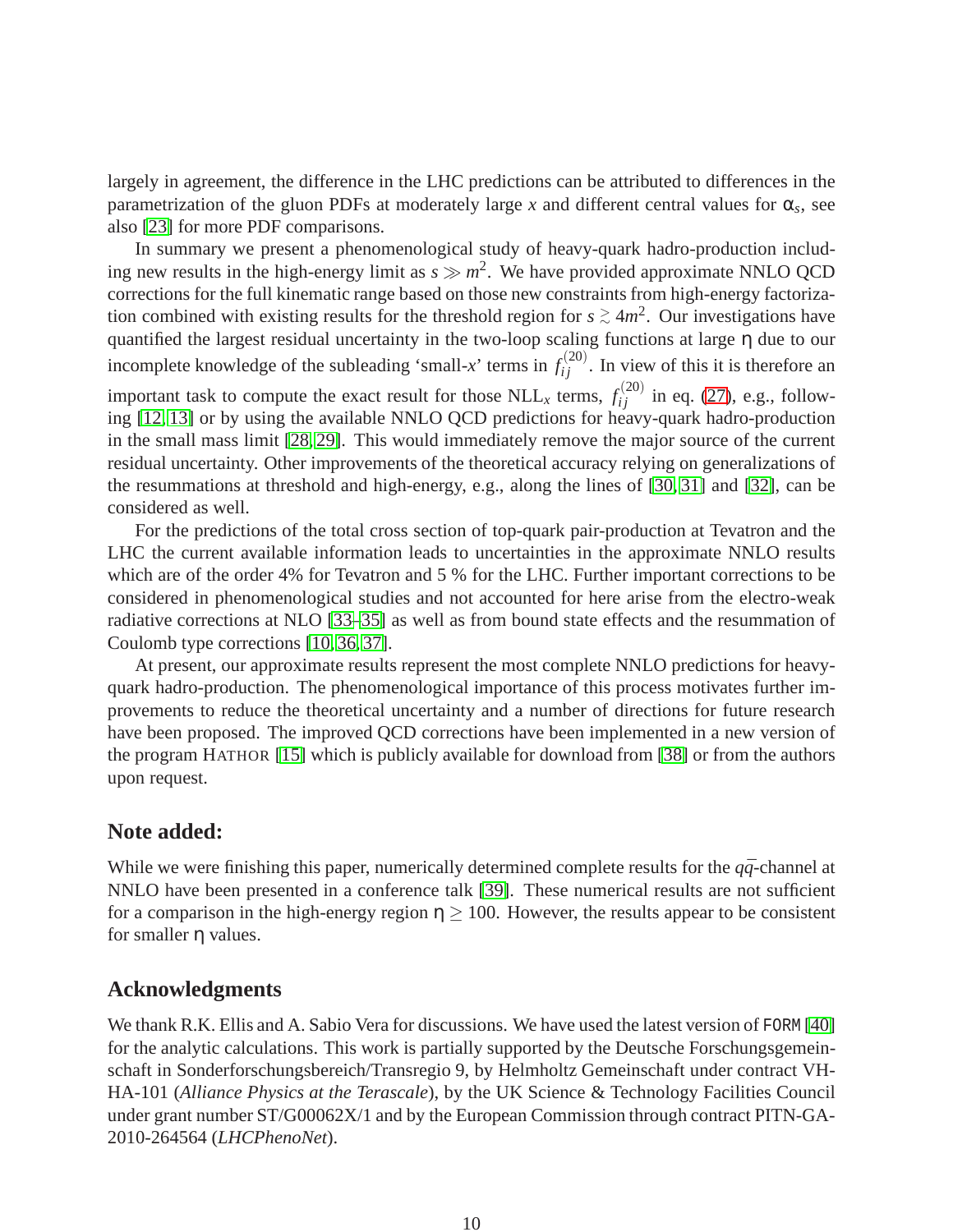## <span id="page-11-0"></span>**References**

- <span id="page-11-1"></span>[1] P. Nason, S. Dawson, and R. K. Ellis, Nucl. Phys. **B303**, 607 (1988).
- <span id="page-11-2"></span>[2] W. Beenakker, H. Kuijf, W. L. van Neerven, and J. Smith, Phys. Rev. **D40**, 54 (1989).
- <span id="page-11-3"></span>[3] W. Bernreuther, A. Brandenburg, Z. G. Si, and P. Uwer, Nucl. Phys. **B690**, 81 (2004), [hep-ph/0403035.](http://arxiv.org/abs/hep-ph/0403035)
- <span id="page-11-4"></span>[4] M. Czakon and A. Mitov, Nucl. Phys. **B824**, 111 (2010), [arXiv:0811.4119.](http://arxiv.org/abs/0811.4119)
- <span id="page-11-5"></span>[5] R. Bonciani and A. Ferroglia, [arXiv:1201.4382.](http://arxiv.org/abs/1201.4382)
- <span id="page-11-6"></span>[6] S. Moch and P. Uwer, Phys. Rev. **D78**, 034003 (2008), [arXiv:0804.1476.](http://arxiv.org/abs/0804.1476)
- [7] U. Langenfeld, S. Moch, and P. Uwer, Phys.Rev. **D80**, 054009 (2009), [arXiv:0906.5273.](http://arxiv.org/abs/0906.5273)
- [8] V. Ahrens *et al.*, JHEP **1009**, 097 (2010), [arXiv:1003.5827.](http://arxiv.org/abs/1003.5827)
- <span id="page-11-30"></span>[9] N. Kidonakis, Phys.Rev. **D82**, 114030 (2010), [arXiv:1009.4935.](http://arxiv.org/abs/1009.4935)
- <span id="page-11-7"></span>[10] M. Beneke, P. Falgari, S. Klein, and C. Schwinn, Nucl.Phys. **B855**, 695 (2012), [arXiv:1109.1536.](http://arxiv.org/abs/1109.1536)
- <span id="page-11-8"></span>[11] M. Cacciari *et al.*, [arXiv:1111.5869.](http://arxiv.org/abs/1111.5869)
- <span id="page-11-9"></span>[12] S. Catani, M. Ciafaloni, and F. Hautmann, Nucl.Phys. **B366**, 135 (1991).
- <span id="page-11-10"></span>[13] R. Ball and R. Ellis, JHEP **0105**, 053 (2001), [hep-ph/0101199.](http://arxiv.org/abs/hep-ph/0101199)
- <span id="page-11-11"></span>[14] N. Kidonakis, E. Laenen, S. Moch, and R. Vogt, Phys.Rev. **D64**, 114001 (2001), [hep-ph/0105041.](http://arxiv.org/abs/hep-ph/0105041)
- <span id="page-11-12"></span>[15] M. Aliev *et al.*, Comput.Phys.Commun. **182**, 1034 (2011), [arXiv:1007.1327.](http://arxiv.org/abs/1007.1327)
- <span id="page-11-13"></span>[16] J. A. M. Vermaseren, Int. J. Mod. Phys. **A14**, 2037 (1999), [hep-ph/9806280.](http://arxiv.org/abs/hep-ph/9806280)
- <span id="page-11-14"></span>[17] E. Remiddi and J. Vermaseren, Int.J.Mod.Phys. **A15**, 725 (2000), [hep-ph/9905237.](http://arxiv.org/abs/hep-ph/9905237)
- <span id="page-11-15"></span>[18] H. Kawamura, A. lo Presti, S. Moch, and A. Vogt, to appear, (April 2012).
- <span id="page-11-16"></span>[19] M. Buza *et al.*, Nucl.Phys. **B472**, 611 (1996), [hep-ph/9601302.](http://arxiv.org/abs/hep-ph/9601302)
- <span id="page-11-17"></span>[20] J. Vermaseren, A. Vogt, and S. Moch, Nucl.Phys. **B724**, 3 (2005), [hep-ph/0504242.](http://arxiv.org/abs/hep-ph/0504242)
- <span id="page-11-18"></span>[21] I. Bierenbaum, J. Blümlein, and S. Klein, Nucl.Phys. **B820**, 417 (2009), [arXiv:0904.3563.](http://arxiv.org/abs/0904.3563)
- <span id="page-11-19"></span>[22] A. Vogt, S. Moch, and J. Vermaseren, Nucl.Phys. **B691**, 129 (2004), [hep-ph/0404111.](http://arxiv.org/abs/hep-ph/0404111)
- <span id="page-11-20"></span>[23] S. Alekhin, J. Blümlein, and S. Moch, [arXiv:1202.2281.](http://arxiv.org/abs/1202.2281)
- <span id="page-11-21"></span>[24] A. Martin, W. Stirling, R. Thorne, and G. Watt, Eur.Phys.J. **C63**, 189 (2009), [arXiv:0901.0002.](http://arxiv.org/abs/0901.0002)
- [25] S. Dittmaier, P. Uwer, and S. Weinzierl, Phys. Rev. Lett. **98**, 262002 (2007), [hep-ph/0703120.](http://arxiv.org/abs/hep-ph/0703120)
- <span id="page-11-22"></span>[26] S. Dittmaier, P. Uwer, and S. Weinzierl, Eur. Phys. J. **C59**, 625 (2009), [arXiv:0810.0452.](http://arxiv.org/abs/0810.0452)
- <span id="page-11-23"></span>[27] K. Melnikov and M. Schulze, JHEP **0908**, 049 (2009), [arXiv:0907.3090.](http://arxiv.org/abs/0907.3090)
- <span id="page-11-24"></span>[28] M. Czakon, A. Mitov, and S. Moch, Phys. Lett. **B651**, 147 (2007), [arXiv:0705.1975.](http://arxiv.org/abs/0705.1975)
- <span id="page-11-25"></span>[29] M. Czakon, A. Mitov, and S. Moch, Nucl. Phys. **B798**, 210 (2008), [arXiv:0707.4139.](http://arxiv.org/abs/0707.4139)
- <span id="page-11-26"></span>[30] S. Moch and A. Vogt, JHEP **0911**, 099 (2009), [arXiv:0909.2124.](http://arxiv.org/abs/0909.2124)
- <span id="page-11-27"></span>[31] G. Soar, S. Moch, J. Vermaseren, and A. Vogt, Nucl.Phys. **B832**, 152 (2010), [arXiv:0912.0369.](http://arxiv.org/abs/0912.0369)
- <span id="page-11-28"></span>[32] A. Vogt, JHEP **1110**, 025 (2011), [arXiv:1108.2993.](http://arxiv.org/abs/1108.2993)
- [33] W. Beenakker *et al.*, Nucl. Phys. **B411**, 343 (1994).
- <span id="page-11-29"></span>[34] W. Bernreuther, M. Fücker, and Z.-G. Si, Phys. Rev. **D74**, 113005 (2006), [hep-ph/0610334.](http://arxiv.org/abs/hep-ph/0610334)
- <span id="page-11-31"></span>[35] J. H. Kühn, A. Scharf, and P. Uwer, Eur. Phys. J. **C51**, 37 (2007), [hep-ph/0610335.](http://arxiv.org/abs/hep-ph/0610335)
- [36] K. Hagiwara, Y. Sumino, and H. Yokoya, Phys. Lett. **B666**, 71 (2008), [arXiv:0804.1014.](http://arxiv.org/abs/0804.1014)